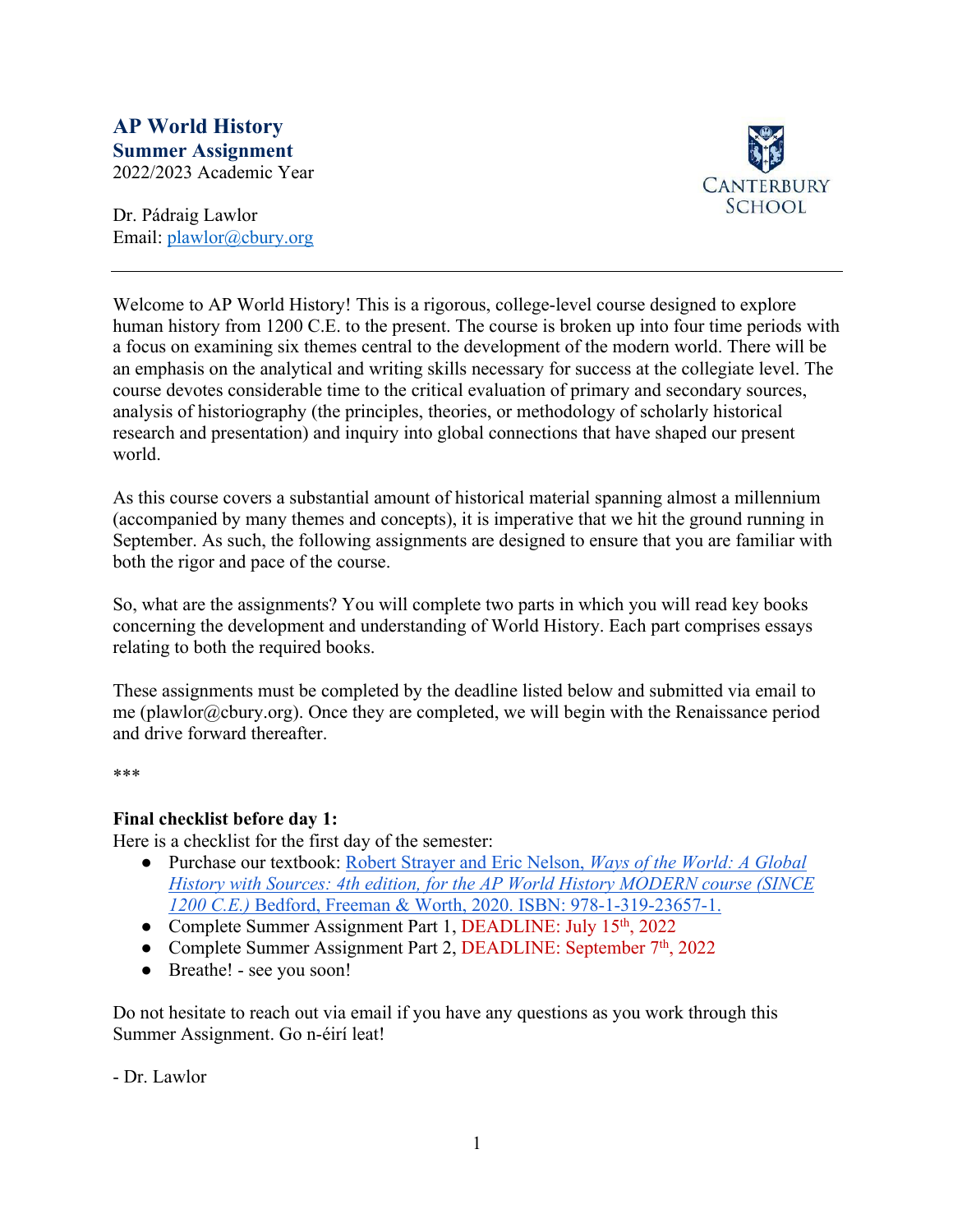# **PART I: Course Textbook**

Robert W. Strayer and Eric W. Nelson, *Ways of the World: A Global History with Sources: 4th edition, for the AP World History Modern Course (Since 1200 C.E.).* Bedford, Freeman & Worth, 2020. ISBN: 978-1-319-23657-1.



You may obtain a digital version of this textbook by purchasing **Launchpad for Ways of the World**. The ISBN for the 1 use LaunchPad is 9781319282554 "1200 Update LaunchPad for Ways of the World with Sources for the AP® Modern Course (One-Use Online)"

If you do choose to purchase and use Launchpad, you will need to access the course through the following link:

To enroll, please go to: https://www.highschool.bfwpub.com/launchpad/strayermodern4e/19427323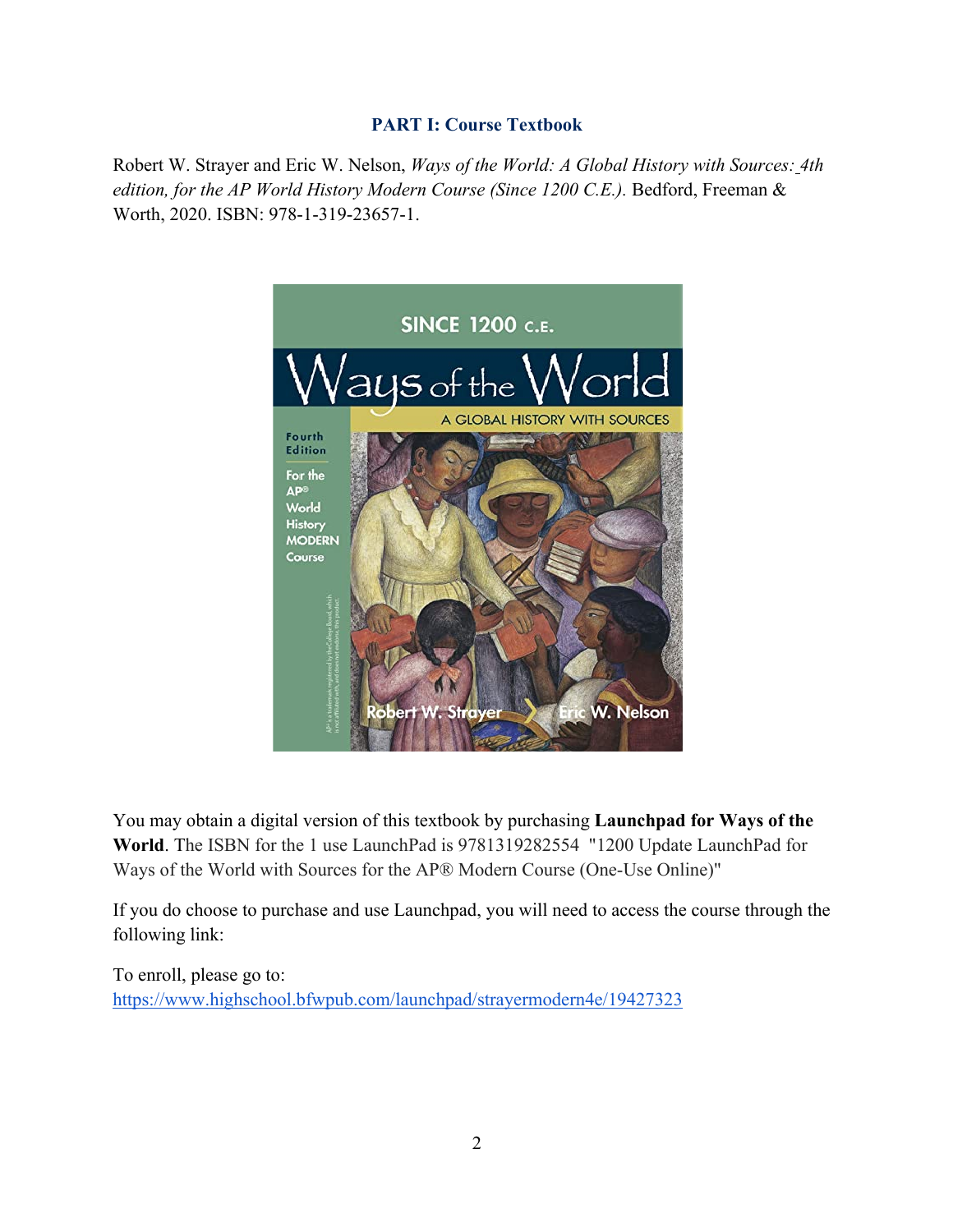### **Assignment:**

**Guidelines:** You will be required to read different chapters from the "Ways of the World: A Global History with Sources" text and provide a follow up essay (3 total) based on a selected topic.

**Format***:* All of your essays must feature an introduction with a strong thesis statement followed by at least four paragraphs that contain numerous facts and details that support your thesis statement. Your essays should be at least two pages in length, double-spaced with 12-point font. You must type your essays.

#### *Essay 1*

❏ Read pp.12-40 from Chapter 1, **Before 1200: Patterns in World History**. Write an essay that answers the following question:

*Why have human cultural traditions, such as religions, generally outlasted the political systems in which they were born? (BIG PICTURE QUESTION on p.41). Please provide specific examples from the different religions and cultural traditions discussed in this chapter.* 

#### *Essay 2*

❏ Read chapter 2, **Varieties of Civilizations: Eurasia and the Americas, 1200-1450.** Write an essay that answers the following question:

*What similarities and differences can you identify between the civilizations examined in this chapter? (BIG PICTURE QUESTION on p.94).*

#### *Essay 3*

❏ Read chapter 3, **Connections and Interactions, 1200-1450** and complete an essay that answers the following question:

*What motivated and sustained the long-distance commerce of the Silk Roads, Sea Roads and Sand Roads? (BIG PICTURE QUESTION ON p. 138).*